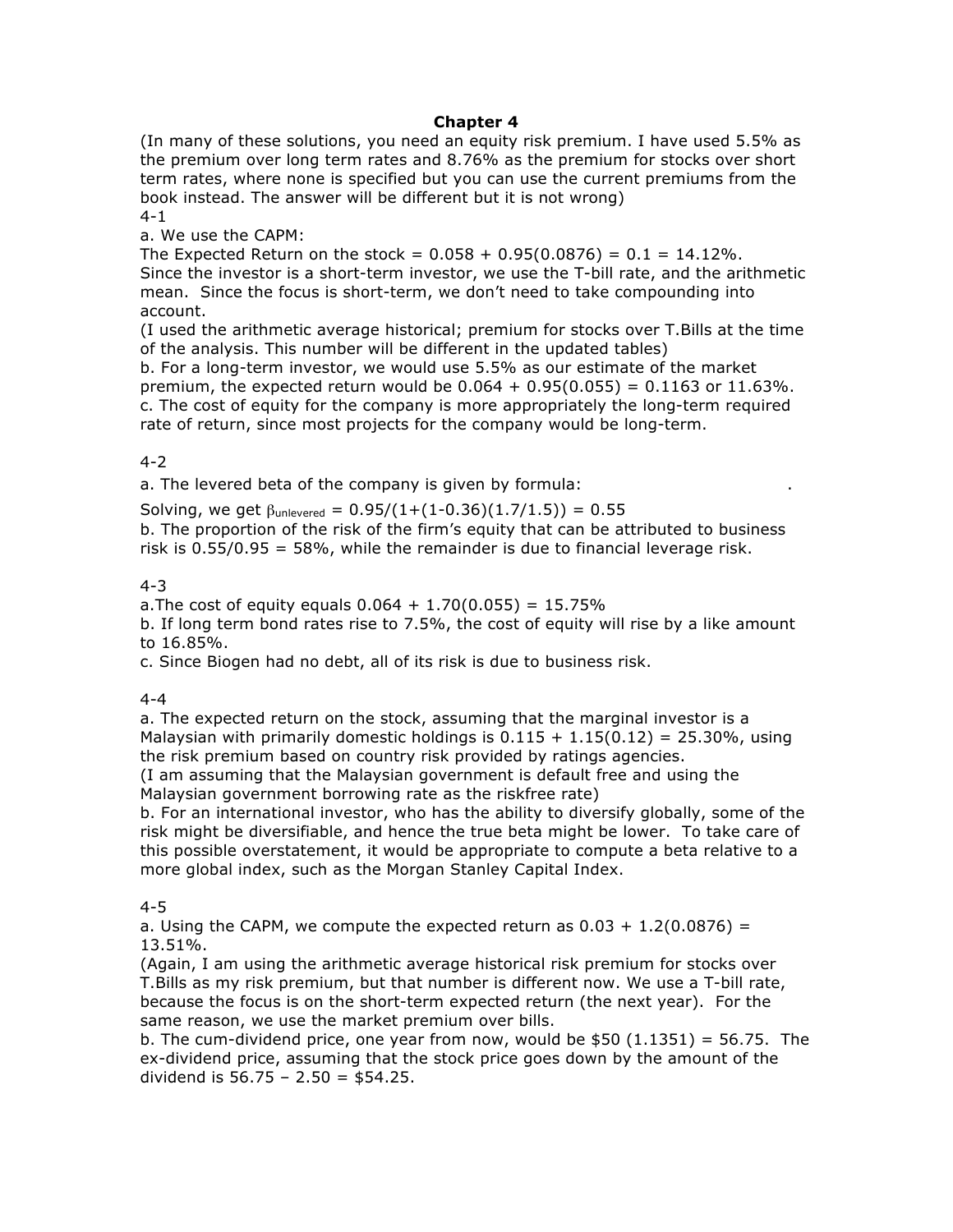c. Over last year, the market return was -5% (-8% price appreciation  $+3\%$ dividend). Plugging this value back into an ex-post CAPM Expected return =  $5\% + 1.2$  (-5% -5%) = -7% I would have expected a stock with a beta of 1.2 to have -7% as returns in the last year

d. The actual returns were  $(-4+2)/54 = -3.70\%$ 

Stock did badly but not as badly as expected.

e. The unlevered beta based on the current capital structure would be  $1.2/(1+(1-i))$  $0.4$  $(50/100)$  = 0.92. There is no debt in the new capital structure. Hence the new beta would be 0.92.

4-6

It's current levered beta is 1.2. Using the formula for leveraging a beta

, we find the unlevered beta =  $1.2/(1+(1-0.4)(50/100))$  =

0.92. If the D/E ratio is increased to 8, we have the new levered beta equal to  $0.92(1+(1-0.4)8) = 5.35.$ 

4-7

a. The combined beta for Novell after the acquisition equals

$$
\left(\frac{2}{1+2}\right)1.5 + \left(\frac{1}{1+2}\right)1.3 = 1.43
$$

b. If Novell borrowed the \$1billion., we would lever this beta to get  $1.43(1+(1 (0.4)(1/2)) = 1.86$ 

4-8

a. The easy way out is to take the weighted average of the betas (assuming that they are equity betas), using the estimated value of equity in each business: Equity beta for HP =  $1.1$  (2/8) +  $1.50$  (2/8) +  $2.00$  (1/8) +  $1$  (3/8) =  $1.275$ The more difficult way is to assume that the betas are unlevered betas and to compute the unlevered beta for the business firm. To do this, you need to use

the debt value that is given in the problem to estimate the firm value Firm Value = Value of equity + Value of debt =  $$8$  billion +  $$1$  billion =  $$9$  billion We will assume that the debt is allocated to the divisions in proportion to the market value of equity of the divisions. The unlevered for Hewlett Packard as a company can be computed as

Unlev beta for HP=  $1.10$  (2.25/9) +  $1.50$  (2.25/9) +  $2.00$  (1.125/9) +  $1.00$  $(3.375/9) = 1.275$ 

(I am assuming that the betas for the divisions are unlevered betas)

Using the debt to equity ratio of 1/8, we can estimate HP's levered beta to be Levered Beta =  $1.275$  (  $1 + (1-.36)$  (1/8)) = 1.377

Since the divisional structure and leverage of Hewlett Packard has probably changed over the years, the beta obtained by regressing past returns of HP against a market index will not be the same as 1.377.

(Note: Since the problem did not provide a tax rate, I am assuming a 36% tax rate) b. If the T. bond rate is 7.5%, the cost of equity for the divisions can be computed as follows (I am using the betas I estimated with the second approach. If you assume the betas are equity betas, you can use them directly)

| <b>Business Group</b> | Beta and Cost of Equity                       |
|-----------------------|-----------------------------------------------|
| Mainframes            | Levered Beta = $1.1$ (1+(1-.36) (1/8)) = 1.19 |
|                       | $0.075 + 1.19(0.055) = 14.03\%$               |
| Personal Groups       | Levered Beta = $1.5(1+(1-.36) (1/8)) = 1.62$  |
|                       | $0.075 + 1.5(0.055) = 16.41\%$                |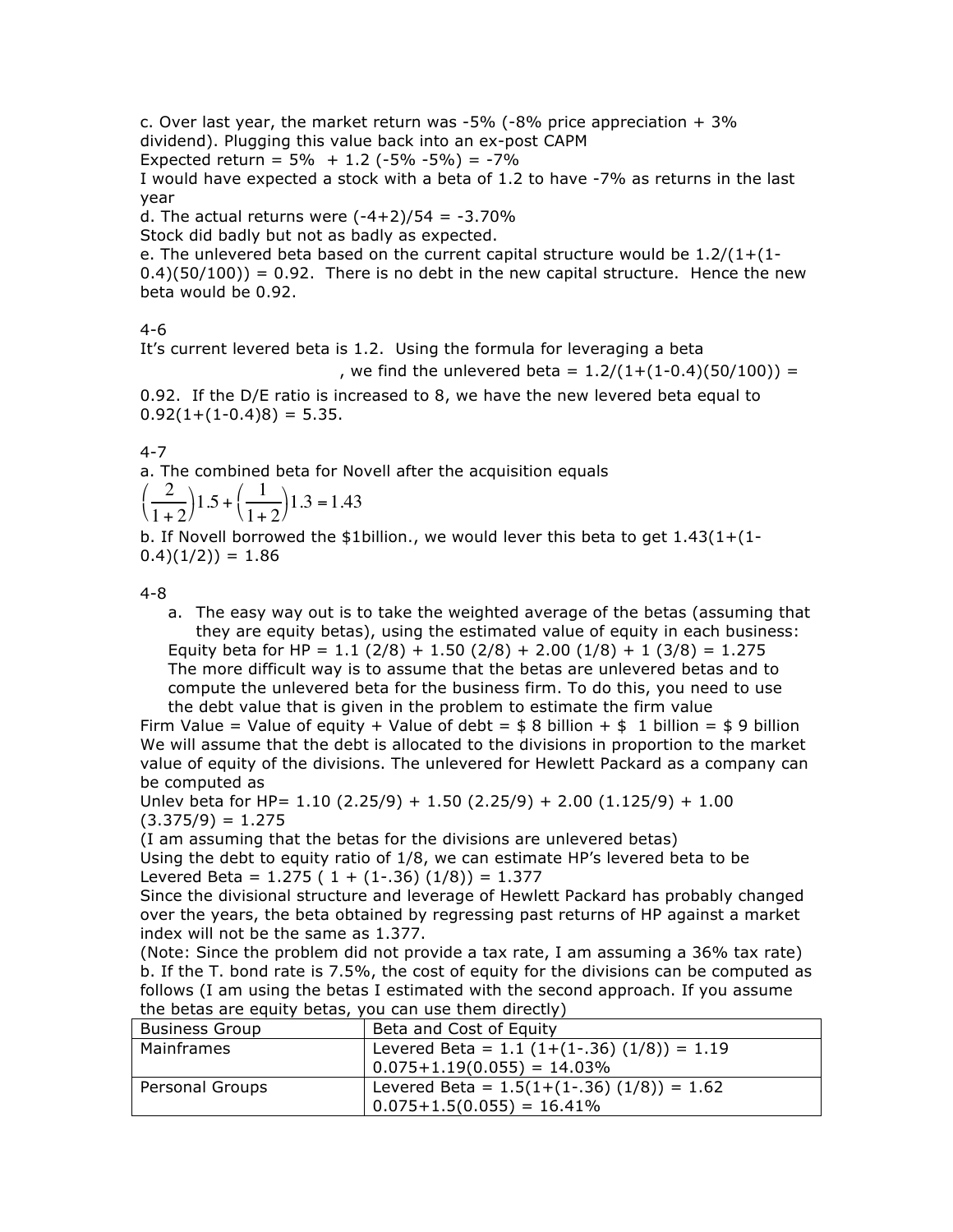| Software | Levered Beta = $2.0(1+(1-.36) (1/8)) = 2.16$<br>$  0.075 + 2.16(0.055) = 19.38\%$ |
|----------|-----------------------------------------------------------------------------------|
| Printers | Levered Beta = $1.0$ (1+(1-.36) (1/8)) = 1.08<br>$0.075 + 1.0(0.055) = 13.44\%$   |

To value the printer division, we would use a cost of equity of 13.44%.

c. We will assume that the mainframe division is sold for its estimated value of \$2.25 billion. The value of the remaining divisions is now \$ 6.75 billion.

After the divestiture, we'd have the unlevered beta equal to

2.25 6.75  $\left(\frac{2.25}{6.75}\right)1.5 +$ 1.125 6.75  $\left(\frac{1.125}{6.75}\right)2.0 +$ 3.375 6.75  $\left(\frac{3.375}{6.75}\right)1.0 = 1.333$ . If the proceeds are used to buy back

stock, the market value of equity will drop to \$5.75 billion. Using the information that HP had debt outstanding equal to \$1.0 billion, the levered beta equals  $1.333(1+(1-0.36)(1/5.75))=1.48$ 

## 4-9

a. The degree of operating leverage is computed as % $\Delta$  Operating Income/%  $\Delta$ Revenue.

| Firm          | Degree of                 | <b>Beta</b> |
|---------------|---------------------------|-------------|
|               | <b>Operating Leverage</b> |             |
| PharmaCorp    | $25/27 = 0.92$            | 1.0         |
| SynerCorp     | $32/25 = 1.28$            | 1.15        |
| <b>BioMed</b> | $36/23 = 1.56$            | 1.3         |
| Safemed       | $40/21 = 1.90$            | 1.4         |

b. There is a clear relationship between the degree of operating leverage and the beta. The greater the degree of operating leverage, the more responsive income (and presumably stock returns) will be to changes in revenue which are correlated with changes in market movements.

## 4-10

It is possible that the service is adjusting the beta estimate towards the mean of 1.0. It is also possible that you used different end points for the week. For instance, using Monday to Monday returns will give you different betas from Friday to Friday returns.

## 4-11

The volatility in commodity prices will be reflected in the beta only to the extent that commodity price movements are correlated with market movements. Commodity prices probably do not move closely with the rest of the market.

## 4-12

a. Here are the results of the regression of AD Corp. returns on the NYSE returns:

|            | Coefficients | <b>Standard Error</b> |  |
|------------|--------------|-----------------------|--|
| Intercept  | $-0.14706$   | 6.59342               |  |
| X Variable | 0.735294     | 0.670845              |  |

# $R^2 = 0.285948$

The beta value of 0.735. The alpha is computed as –0.147.

b. Using the annualized 6-month T. bill rate as the riskfree rate, we get an expected return of  $0.06 + 0.735(0.0876) = 12.44\%$ .

c. Comparing the alpha of -0.147 to  $(1-\beta)R_f = (1-0.735)0.06 = .0159$ , we see that AD did worse than expected relative to the market.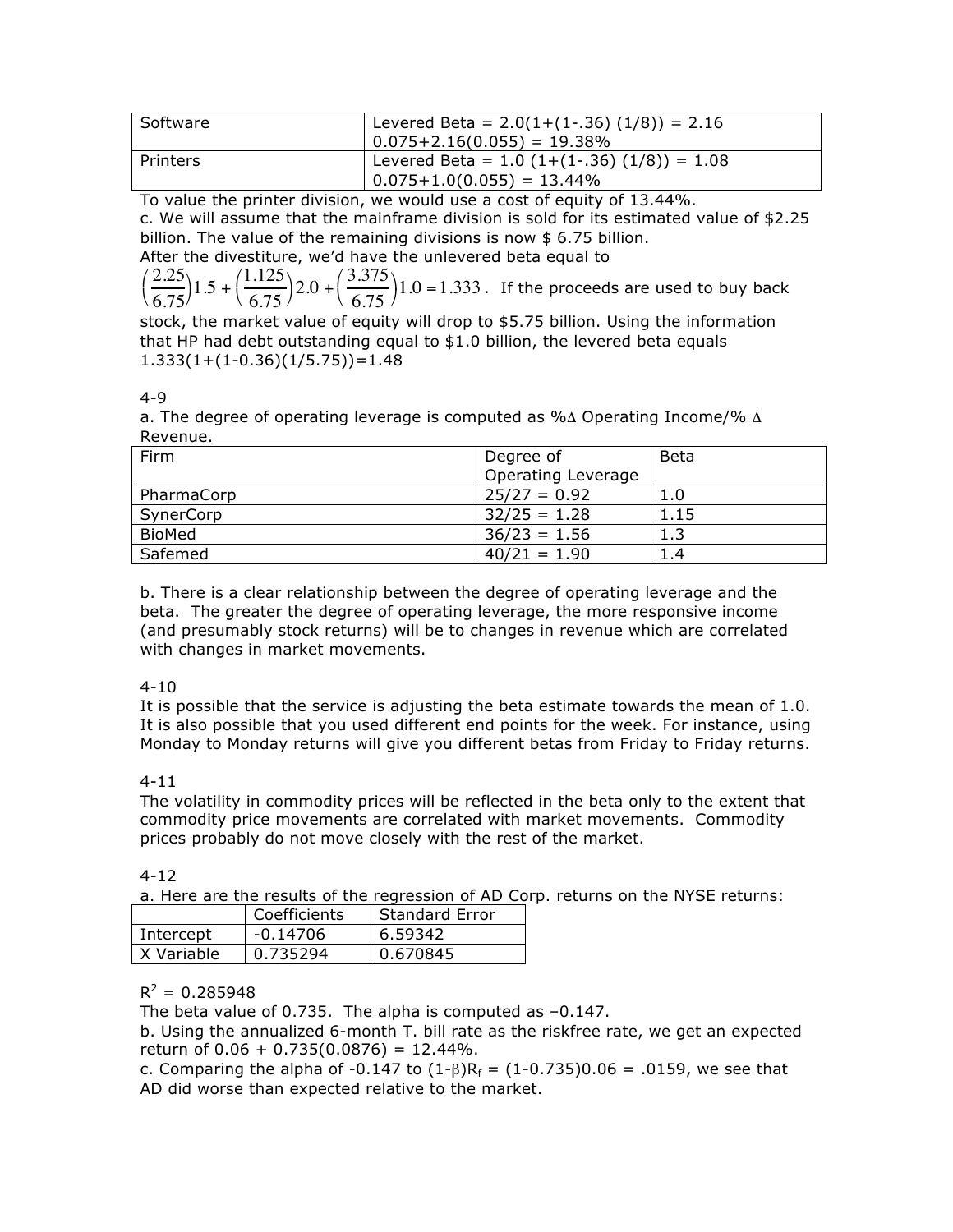d. If you were undiversified, you would be much more interested in the total standard deviation in the stock, since you cannot eliminate the firm specific risk. 72% (1-0.28) of this risk is diversifiable.

e. 0.735 =  $(0.2)(2x0.735) + (0.8)\beta_{rem}$ , where  $\beta_{rem}$  is the beta of the remaining firm. Solving, we find  $\beta_{\text{rem}} = 0.55$ .

4-13

a. The required rate of return is  $0.06 + 0.46(0.055) = 8.53\%$ 

b.  $(1-R^2)$  = 95% of this firm's risk is diversifiable.

c. The current unlevered beta =  $0.46/(1+(1-0.36)(20/40)) = 0.35$ . The total firm is worth 60 m. The average beta of the divisions that will be kept must equal

. Solving,  $β_{rem} = 0.425$ . The new unlevered beta equals

40 40 + 50  $\left(\frac{40}{40+50}\right)$ 0.425 + 50 40 + 50  $\left(\frac{50}{40+50}\right)$ 0.80 = 0.63 The new levered beta =  $0.63(1+(1-0.36)(50/40))=1.134$ 

4-14

a.  $(\beta^2)(\text{Var. of mkt})/\text{Var. of stock} = R^2$ ; hence the  $\beta = 1.41$ 

b. Intercept –  $(1-\beta)R_f = 0.0039$ ; the monthly riskfree rate is computed as

 $(1.0484)^{1/12}$  – 1 = 0.0039465 or 0.39465%.

 $Intercept = 0.0039 - (1-1.141)(.0039465) = .45%$ 

c. The two firms need not have the same beta, if the extents to which their relative stock price movements covary with the market are different. If AMR has a higher beta, then it will also have correspondingly a lower amount of diversifiable firmspecific risk.

4-15

a. The expected return over the next year =  $0.048 + (1.65)(0.0876) = 19.25\%$ . (Again, I am using the arithmetic average premium for stocks over T.Bills. This number was 8.76% at the time this problem was solved but no longer..>) b. In this case, we would use a geometric average estimate of the risk premium and a long-term T. bond rate to get  $0.064 + (1.65)(0.055) = 15.48\%$ c. The extent of the monthly overperformance =  $(1.511)^{1/12}$  - 1 = 3.5%.

Hence, Intercept –  $(1-\beta)R_f = 0.035$ , using a value of 0.0328 for the intercept,  $R_f =$ 4.14%, after annualizing.

d. It's current unlevered beta =  $1.65/(1+(1-0.4)(.03)) = 1.62$ . Taking into account the new leverage ratio of  $[2000+.03(265)(30)]/(265)(30) = 0.2816$ , the new levered beta becomes  $1.62(1+(1-0.4)(.2816)) = 1.89$ .

4-16

a. The riskfree rate on a monthly basis equals 0.4868%. Hence the extent of overperformance equals  $-0.0005 - (1-1.2)(0.00487) = 0.05%$  approximately. b. After the sale of the division and the share repurchase, MAD had \$40m. in debt and \$120 in equity. Hence, before these events, it would have had \$160m. in equity and \$20m. in debt. Assuming, for convenience, that the beta before the restructuring is still 1.2, we can compute its unlevered beta as  $1.2/(1+(1 0.4$ )(20/160)) = 1.116. The unlevered beta of the leftover firm other than the magazine division,  $\beta_{\text{rem}}$ , must satisfy  $\left(\frac{20}{100}\right)$ 180  $\left(\frac{20}{180}\right)0.6 +$ 160 180  $\left(\frac{160}{180}\right)\beta_{rem}$  =  $1.116$  ; hence  $\beta_{rem}$  =

1.1805.

The new levered beta equals  $1.1805(1+(1-0.4)(40/120)) = 1.4166$ .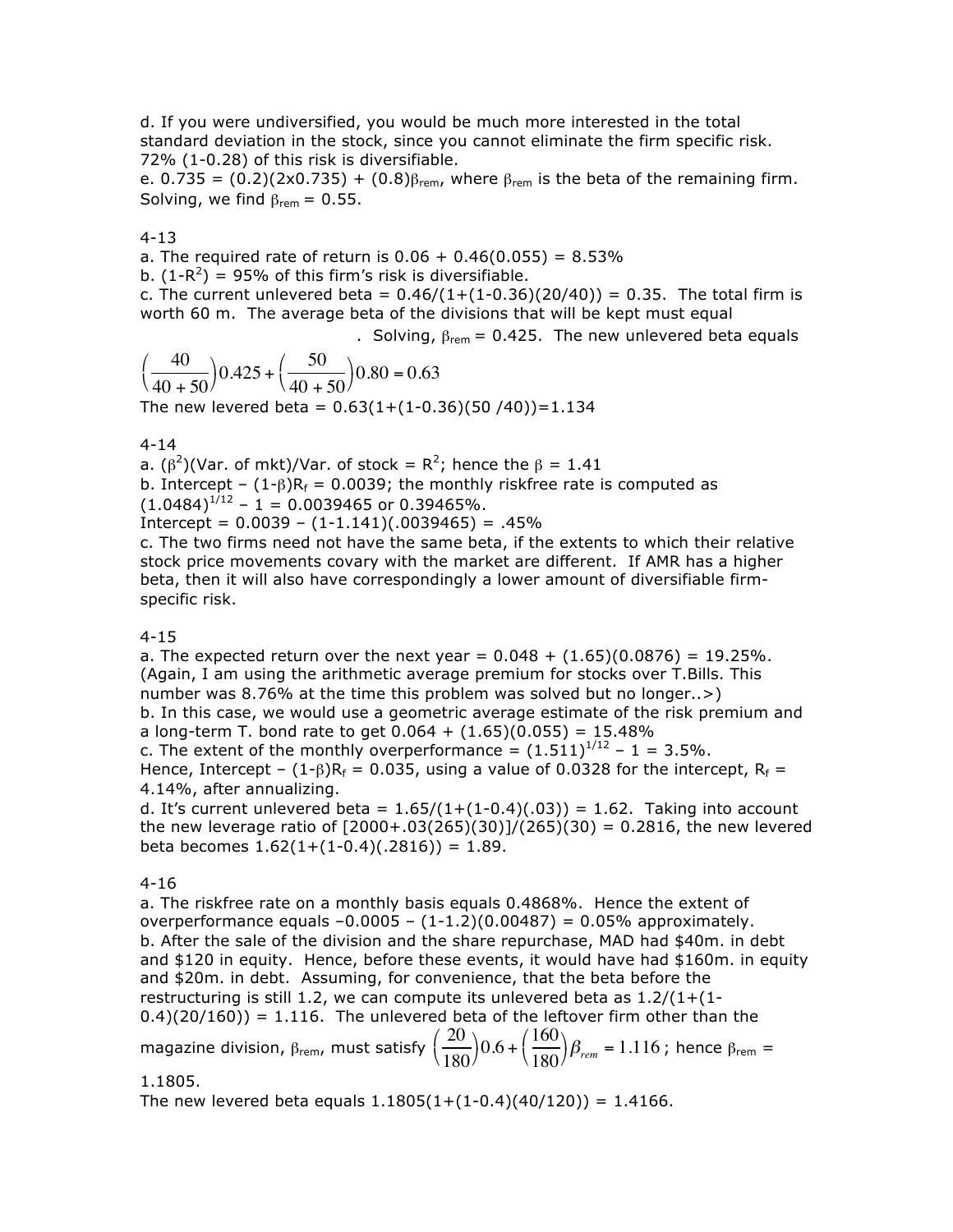4-17

a. The unlevered beta equals  $1.61/(1+(1-0.4)(10/10))=1.01$ b. If the debt ratio goes from 1 to .9 and then to 0.8, the levered beta would become  $1.01(1+(1-0.4)(0.9)) = 1.5554$  and 1.4948 respectively.

### 4-18

a. Unlevered Beta of the firm including cash can be computed by:  $1.05/(1+(1-.36)(13000/355*50)) = 0.715$ 

This beta is depressed by the fact that the firm has a substantial amount of cash on its balance sheet.

Unlevered beta of non-cash assets = Unlevered Beta /  $(1 - Cash / Firm Value)$  $= 0.715/(1 - 8000/(13000 + 355*50)) = 0.966$ 

b. If some of the cash is paid out, the unlevered beta of the firm will decrease: Value of Firm after cash dividend =  $13000 + 355*50 - 5000 = 25750$ New unlevered beta =  $0.966$  (22750/25750) + 0 (3000/25750) =  $0.85$ 

c. The debt ratio would be rise to 13000/(355x50-5000). The levered beta is  $0.85(1+(1-0.36)(13000/(355x50-5000))) = 1.41$ 

| Firm                    | <b>Beta</b> | Debt | Equity | d/e      | unlevered |
|-------------------------|-------------|------|--------|----------|-----------|
|                         |             |      |        |          | beta      |
| <b>Black and Decker</b> | 1.4         | 2500 | 3000   | 0.833333 | 0.933333  |
| Fedders                 | 1.2         | 5    | 200    | 0.025    | 1.182266  |
| Maytag                  | 1.2         | 540  | 2250   | 0.24     | 1.048951  |
| <b>National Presto</b>  | 0.7         | 8    | 300    | 0.026667 | 0.688976  |
| Whirlpool               | 1.5         | 2900 | 4000   | 0.725    | 1.045296  |

4-19

The average unlevered beta  $= 0.9798$ . Using the private firm's leverage ratio of 25%, we can compute a levered beta of  $0.9798(1+(1-0.4)(0.25))=1.1268$ . (If, instead of estimating the unlevered beta for each of the comparable firms, you had used the average beta and debt to equity ratio for the sector to compute an unlevered beta, you would have estimated an unlevered beta of 0.9820) b. Given the range of unlevered betas for these publicly traded firms, it might be that there are differences amongst these firms and between these firms and the private firm that are not averaged out in the numbers. For example, the degree of operating leverage might be different. In addition, the private firm owner may not be diversified, in which case it may be inappropriate to use betas in the first place.

### 4-20

a. The unlevered beta for the comparable firms would be  $0.95/(1+(1-0.36)(0.35))$  = 0.7761. The levered beta for the division would be  $0.7761(1+(1-0.36)(0.25))=0.90$ b. If RJR Nabisco had a much higher fixed cost structure than comparable firms, then the division would probably have a higher unlevered beta as well.

### 4-21

The unlevered beta for the current business in 1995 would be  $0.9/(1+(1 (0.36)(1.0)$  = 0.5488. The unlevered beta of comparable media business firms is